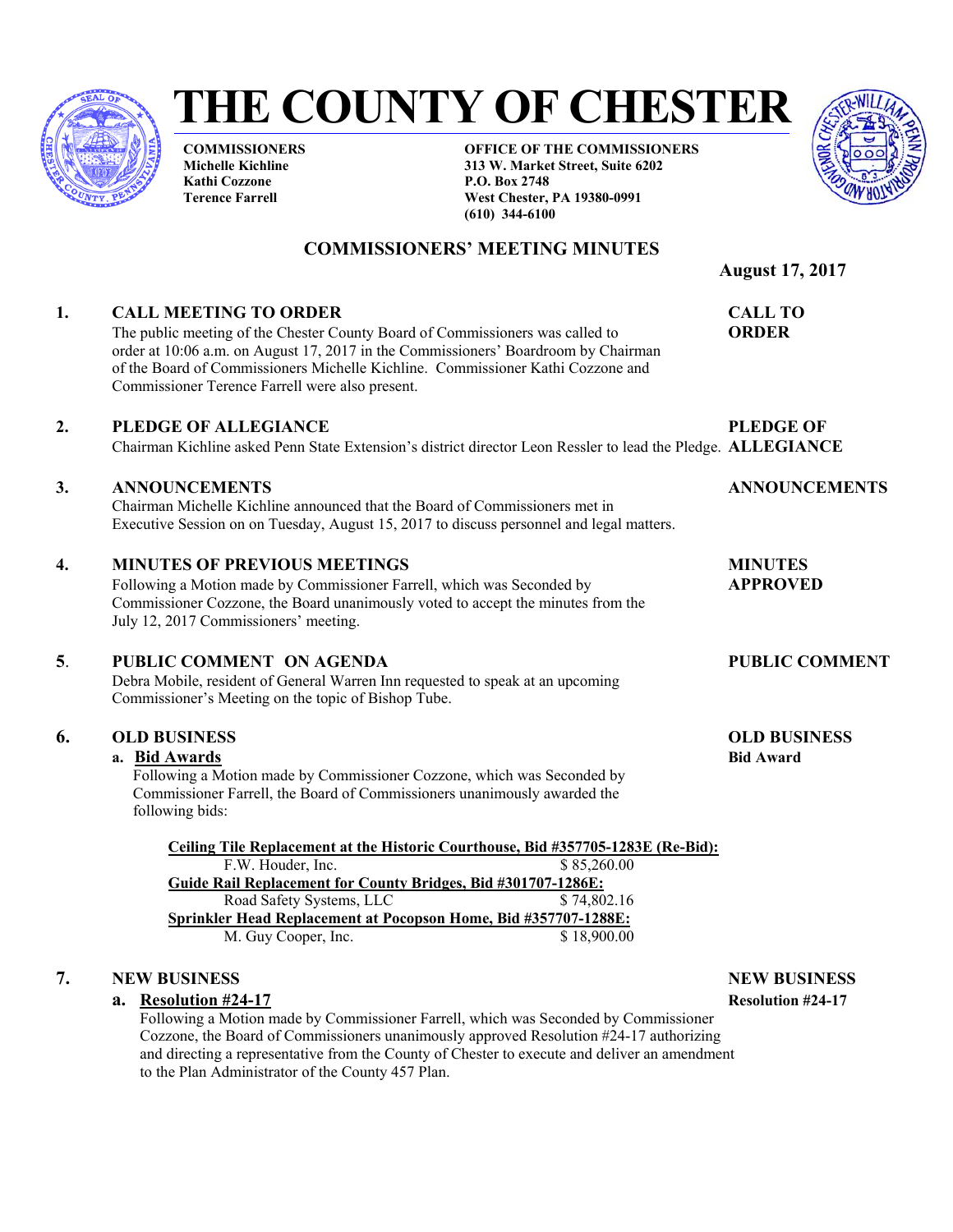# **b. Resolution #25-17 Resolution #25-17**

Following a Motion made by Commissioner Farrell, which was Seconded by Commissioner Cozzone, the Board of Commissioners unanimously approved Resolution #25-17 authorizing the acquisition of Real Property Interests for Tax Parcels 18-5-15, 18-2-15, and 18-2-9.E, 18-1-17.E and 18-5-22 for the Schuylkill River Trail.

### **c. Resolution #26-17 Resolution #26-17**

Following a Motion made by Commissioner Farrell, which was Seconded by Commissioner Cozzone, the Board of Commissioners unanimously approved Resolution #25-17 authorizing the acquisition of Real Property Interests for Tax Parcel 18-1-11 for the Schuylkill River Trail.

### **d. Resolution #27-17 Resolution #27-17**

Following a Motion made by Commissioner Farrell, which was Seconded by Commissioner Cozzone, the Board of Commissioners unanimously approved Resolution #75-17 authorizing the acquisition of Real Property Interests for Tax Parcel 18-2-20 for the Schuylkill River Trail.

### **e. Resolution #28-17 Resolution #28-17**

Following a Motion made by Commissioner Farrell, which was Seconded by Commissioner Cozzone, the Board of Commissioners unanimously approved Resolution #28-17 directing the acquisition of 0.3577 acre of real estate situate for Tax Parcel 29-6-10.2 in the Township of West Brandywine and West Caln, Chester County, Pennsylvania.

### **f.** Authorites, Boards and Commissions Authorities, Boards Authorities, Boards

Following a Motion made by Commissioner Cozzone, which was Seconded by **and Commissions** Commissioner Farrell, the Board of Commissioners approved the following appointments.

# **Chester County Office of Aging Citizens' Advisory Board**

Appoint Regina Venuti for an unexpired term ending 12/31/2018 Reappoint Linda DiMaggio for a term ending 9/30/2020 Reappoint Michelle Berquist for a term ending 9/30/2020

# **Chester County Agricultural Land Preservation Board**

Reappoint Melba Matthews for a term ending 6/30/2020 Reappoint Melba Matthews as Chairman for a term ending 6/30/2018

### **Chester County Drug and Alcohol Advisory Board**

Appoint Jeanette Easley for a term ending 9/30/2020

Appoint Robert Strauber Jr. for a term ending 9/30/2020

Appoint Cynthia Seigafuse for a term ending 9/30/2020

Appoint Christina Snyder for a term ending 9/30/2020 **Chester County Mental Health/Intellectual and Developmental Disabilities Board** 

Reappoint Dr. Veda Maany for a term ending 6/30/2020

# **Chester County Parks and Recreation Board**

Reappoint Vincent Carosella for a term ending 9/30/2020 Reappoint Jeffrey Glisson for a term ending 9/30/2020

# **g.** Authorization to Bid **Authorization to Bid** Authorization to Bid

Following a Motion made by Commissioner Cozzone, which was Seconded by Commissioner Farrell, the Board of Commissioners unanimously gave authorization to bid the following:

• **GSC Entrance Security Upgrade** 

### **h. Contracts Contracts Contracts**

Commissioner Cozzone made a Motion, which was Seconded by Commissioner Farrell, to approve the Contracts Agenda. The Board voted unanimously to approve the Contracts Agenda.